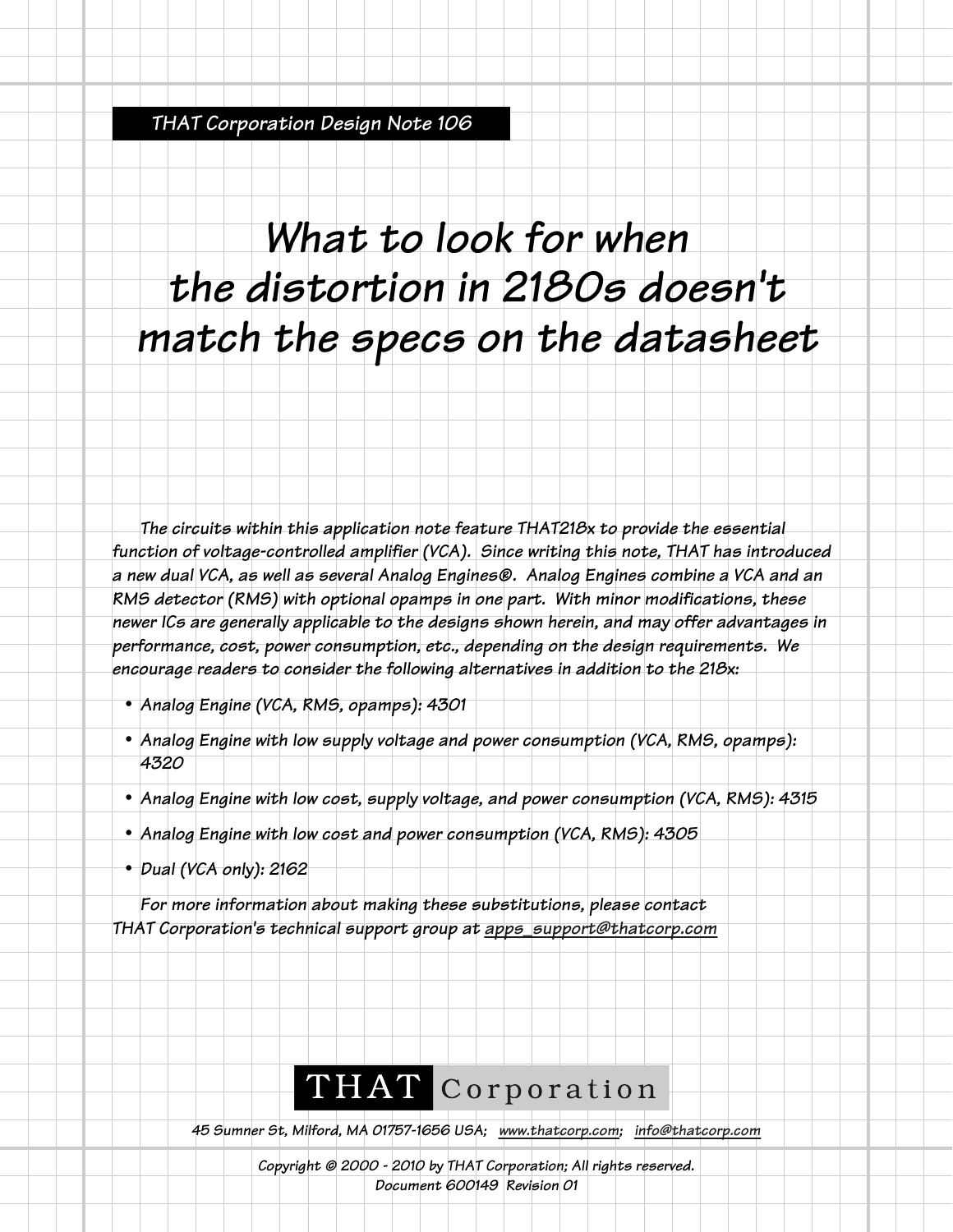*All too often, we get frantic calls from designers measuring THD and/or noise well above the specifications on the 2180XX and 2181XX data sheets, wondering if layout is a factor. Well, sometimes it is, but it could be the result of other factors as well.* 

*All 2180XXs and 2181XXs are 100% tested for noise and THD+N, in addition to a number of other parameters. Their specifications are conservative, and most should perform substantially better than "worst case".*

*Before attempting major design or layout changes, we suggest you look at these few things first:*

*• The measurement bandwidth for the THD+N measurement should be 10 Hz-to-20 kHz. If the measurement BW is large enough, high frequency noise can dominate the measurement.*

*• Make sure the power supply is quiet.*

*• Make sure that the circuit is isolated from any RFI. Cover the circuit with a medium sized box covered with aluminum foil, and see if this alleviates the problem. You'll probably want to ground the foil.*

*• As an experiment, try letting pin 4 of the VCA float. Even our untrimmed VCAs should be better than 1% THD!*

*• Make sure that there is no signal on the control port, as this will result in a significant amount of second harmonic distortion. Also, make sure there is a minimal amount of noise on the control port, as this will be multiplied by the signal in the gain cell, producing what we call noise modulation.* 

*• Make sure the driving impedance of the control voltage is sufficiently low, and that it is non-inductive. A source impedance of more than 20* Ω *will begin to de-grade the THD+N performance, and more than 100* Ω *will begin cause serious problems. Also note that this impedance should be resistive or capacitive. An inductive source impedance at this point may cause the VCA gain cell to oscillate, and the output of all op-amps is, to some extent, inductive. This is especially pronounced in lower bandwidth op-amps. We normally recommend low noise, wide-band op-amps like the NE5532 or the OP-275 in this application. We sometimes recommend that the output of the buffer be shunted with a 51* Ω *resistor in series with a 2.2 nF capacitor to counteract the inductive output impedance of the op-amps used in this application. Remember, even if the device is oscillating well above the audio band, non-linearities in the circuit can produce audible artifacts in the audible band.*

*b*y THAT © 2000 - 2010<br>by THAT Corporation<br>All rights reserved

**COPPOFATION**<br>*Page 2 of 3*<br>*Page 2 of 3*<br>*Page 2 of 3*<br>*Doc. 600149 Rev. 01* 

*Ab Sumner St; Milford, MA 01757 USA; www.thatcorp.com; info@thatcorp.com*